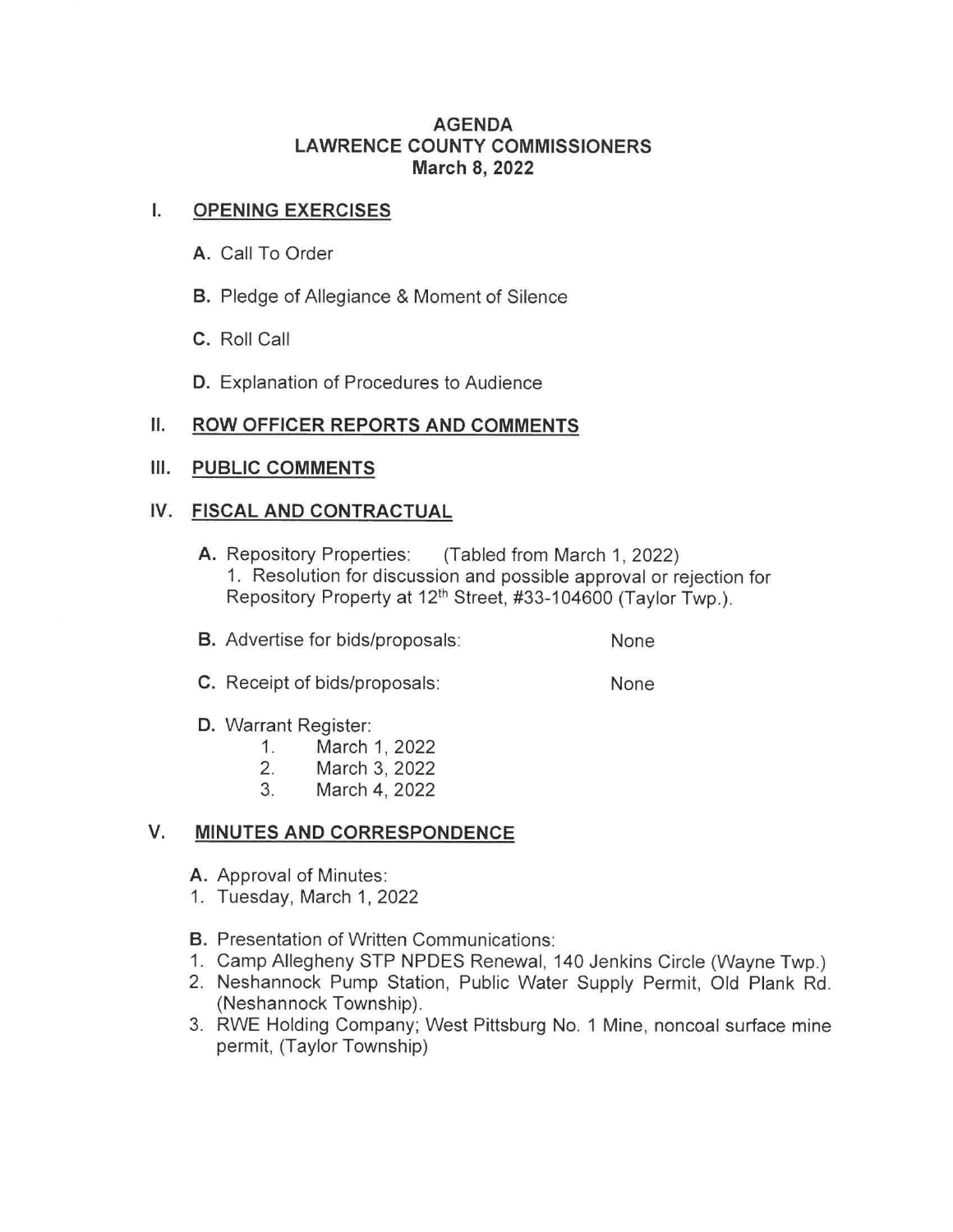# **VI. REPORTS**

- **A.**  Staff Reports None
- **B.**  Commissioner Reports and Comments **OLM**

# **VII. NEW BUSINESS**

- **A.** New Resolutions:
	- 1. **LCSS**

Resolution for discussion and possible approval to move forward with the PA Gaming Grant.

#### 2. **Commissioners**

Resolution for discussion and possible approval to enter into an agreement with Dennis Stitch to conduct mosquito and tick surveillance for the West Nile Virus.

#### 3. **Commissioners**

Resolution for discussion and possible approval to award the bid to RMJ Realty LLC for the Coroner's 2010 Dodge Caravan Sale.

#### 4. **Commissioners**

Resolution for discussion and possible approval to enter into an lease agreement with Bean and Bubba, LLC for County of Lawrence District Court 53-3-04, the Honorable Rick Russo.

#### 5. **Voters**

Resolution for discussion and possible approval to enter into a short-term lease agreement with New Castle Readiness Center for Primary Election Polling.

#### 6. **Transfers (Administrative)**

1. Public Defender from Contingency to Atty. Fees for \$138.00 2. CYS from Travel & Training to Foster Parent Training for \$950.00

- **B.**  Resolutions on the table: None
- **C.**  None Resolutions to be taken off the table:
- **D.**  None New Resolutions:
- **E.** Motion to amend the agenda:

# **X. ORDINANCES**